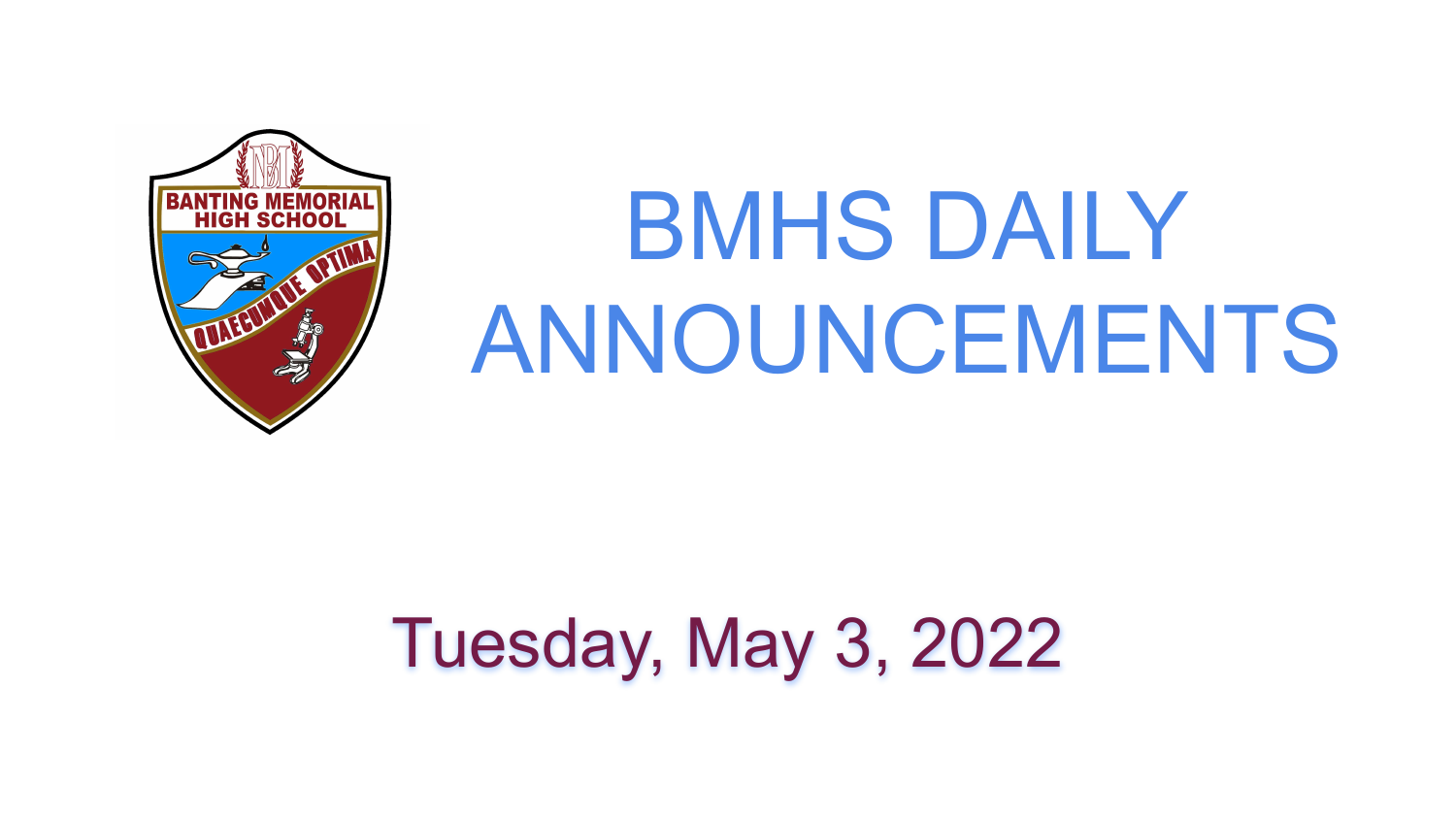### JOIN YOUR GOOGLE CLASSROOM



Tuesday, May 3, 2022



Google Classroom

Every student should join their graduating class' Google Classroom to stay up to date with grade specific announcements!

Grade 9 Class of 2025 - 7fdotgt

Grade 10 Class of 2024 - pqn6r6b

Grade 11 Class of 2023 - xmntytr

Grade 12 Class of 2022 - 5kuzhmr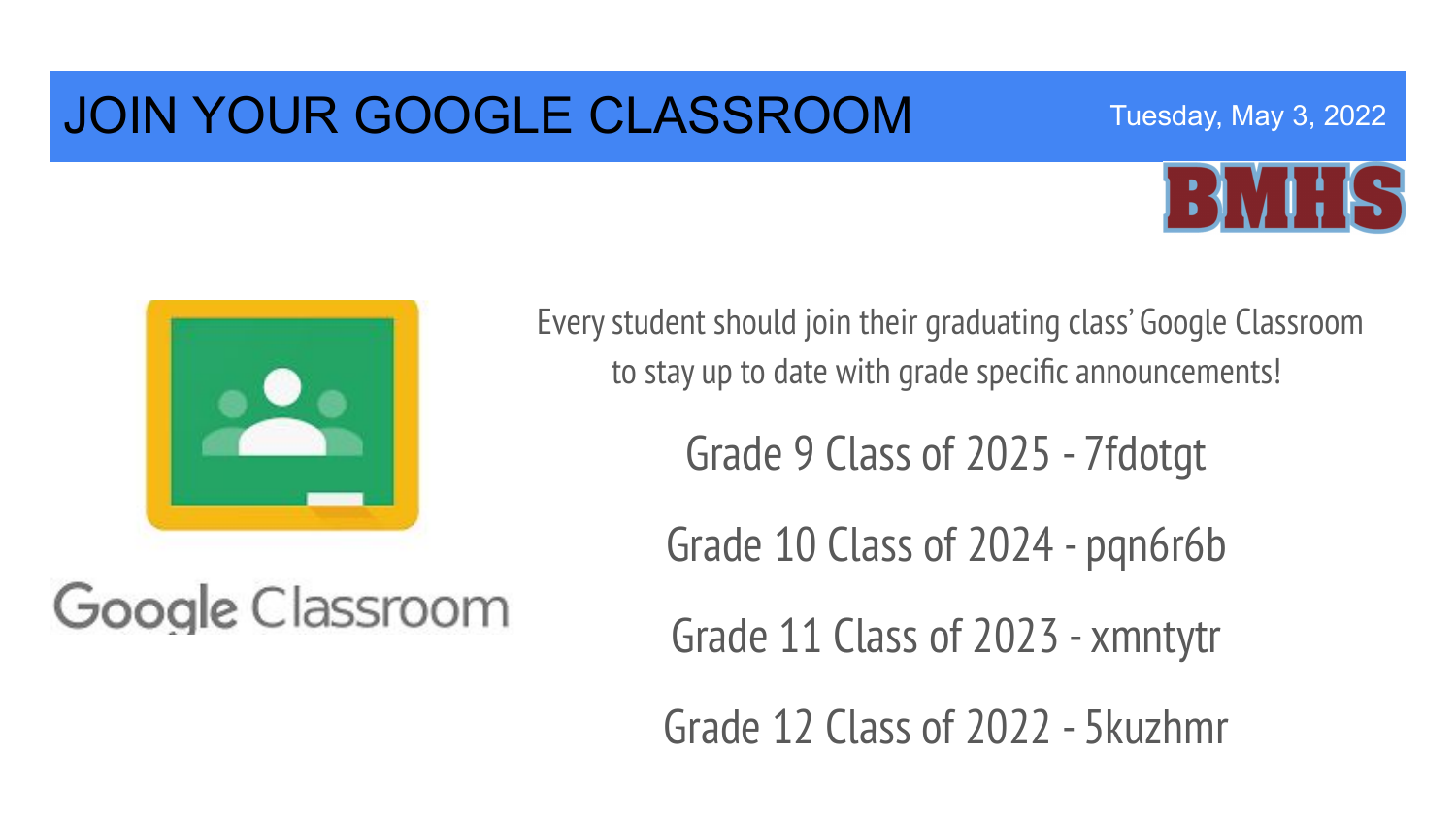

Reminder that all students must complete and pass the daily COVID-19 self-screening tool each day, prior to attending in-person learning.

Students will be asked, upon arrival at school, to confirm that it has been completed. QR Codes will also be posted outside the entrances to the school building.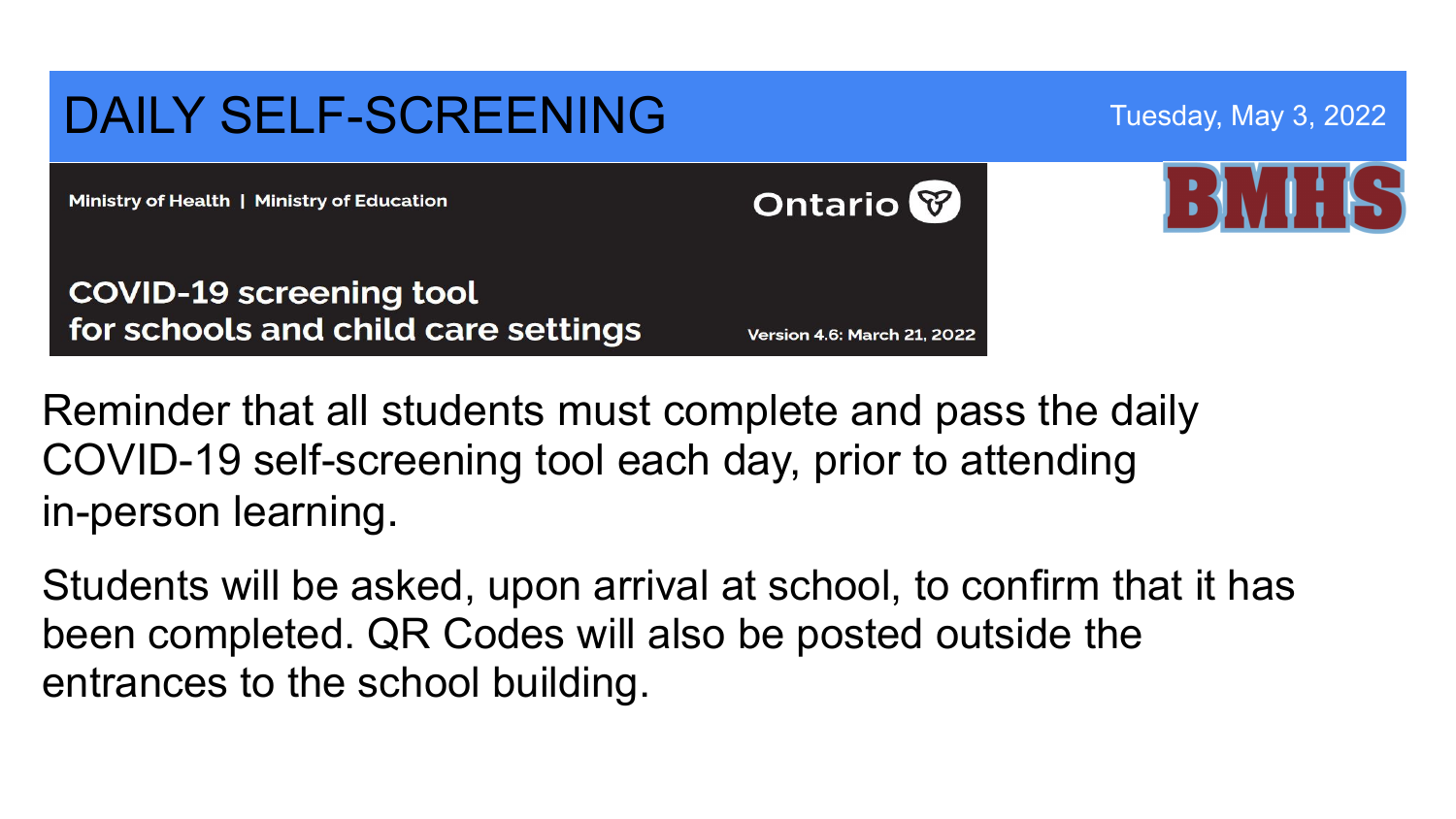Preparation sessions for the OSSLT are happening this Tuesday and Thursday in the Library.

 Just a reminder to the student who have received invitation to attend to let your teacher know that you will be participating in the practice sessions.

 The library will be closed during the day when the practice sessions are happening.

#### **OSSLT COSSLT COSSLT COSSLT COSSLT COSSLT**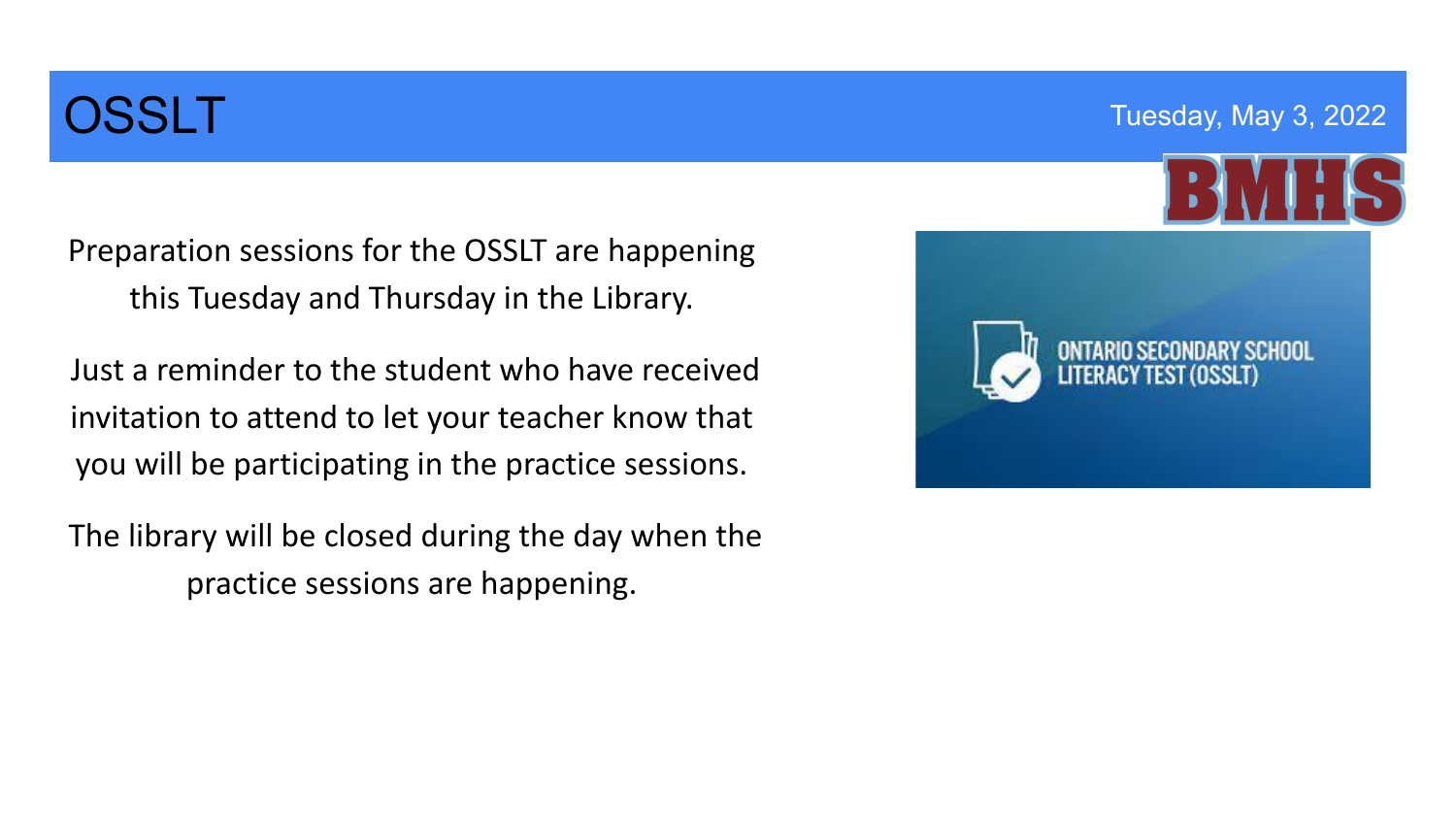## **GIRLS SLO-PITCH** Tuesday, May 3, 2022

Reminder to the girl's varsity slo-pitch team that our games will be at 1:00pm and 2:30pm at the Barrie Sports Complex.

The team is to meet Mr. Knapp at room 114 at 11:25am to get jerseys and then proceed to the bus ramp to board the bus.



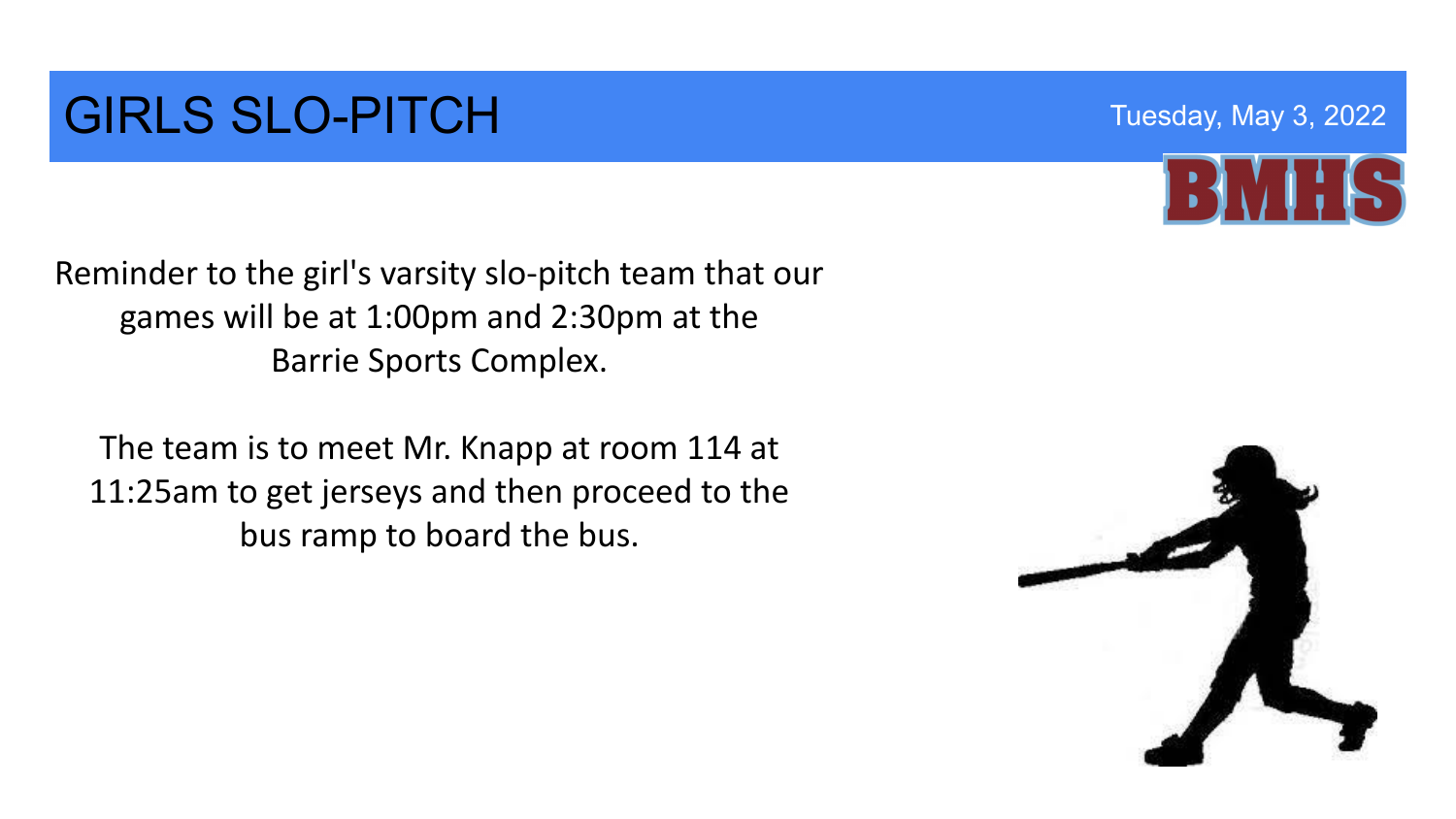#### **JR TENNIS TEAM** THE CONSTRUCTED THE THE THE THE THE THE THE TUESDAY TUESday, May 3, 2022



To all students trying out for the JUNIOR TENNIS TEAM:

Today's practice is CANCELLED due to rain. See you tomorrow.

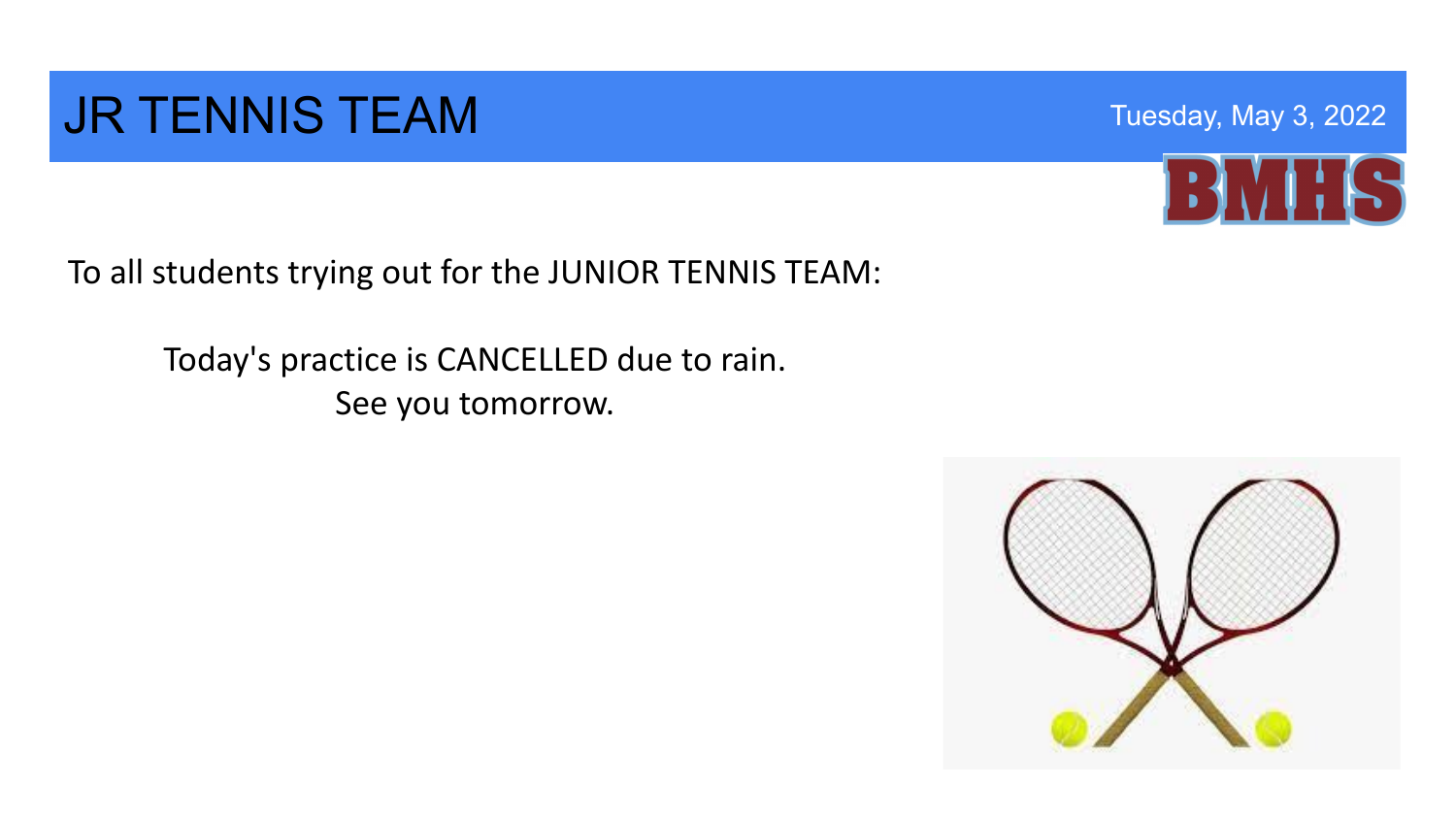# **COLOUR RUN** Tuesday, May 3, 2022





On Friday we run for Mental Health. Let's outrun the stigma together!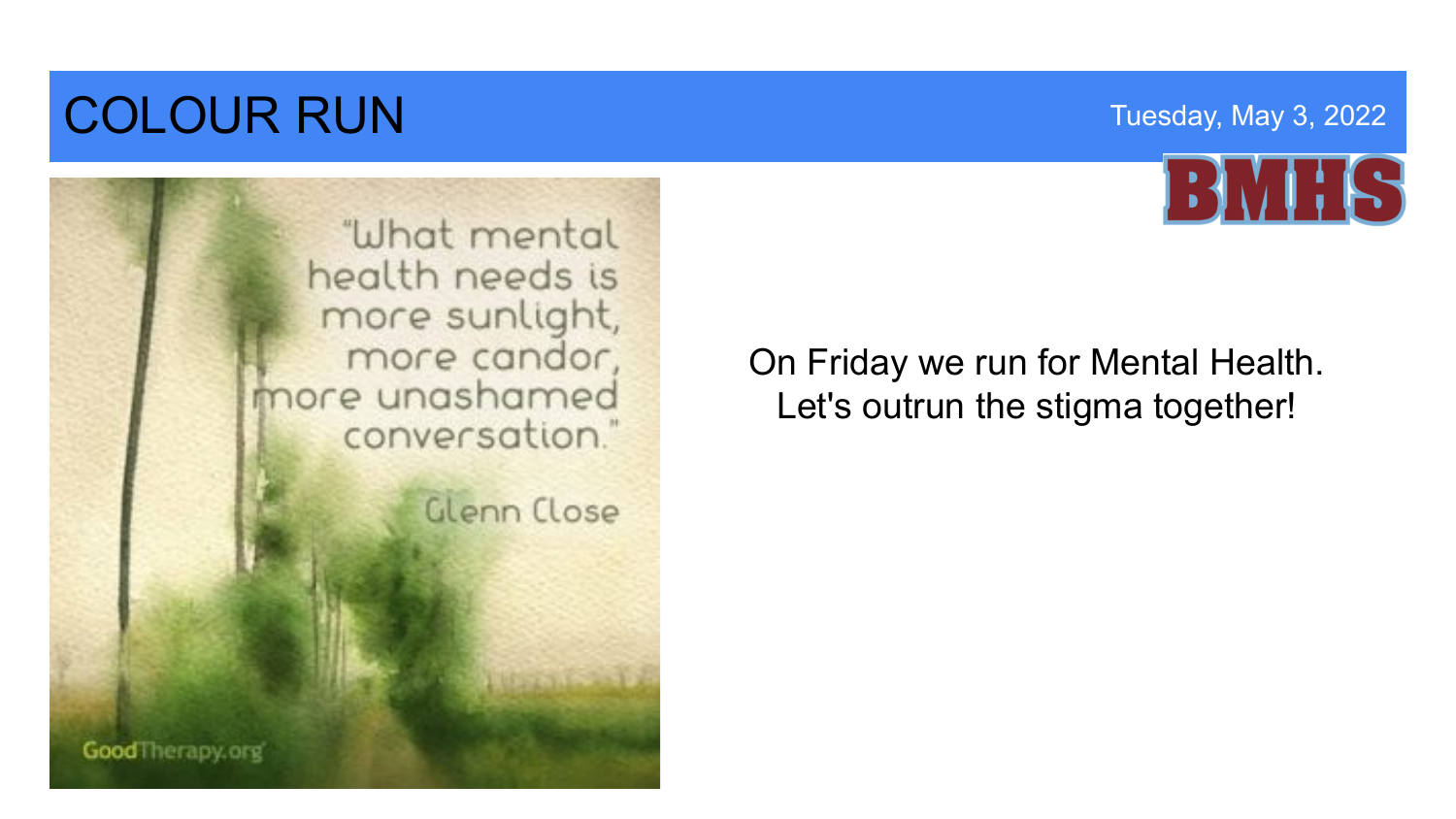### **LINK CREW Tuesday, May 3, 2022**



Link Crew applications are now open. Interested Grade 10 and 11 students can apply to be part of Link and help support Grade 9 students as they transition to Banting.

The link for the application is on the Google Classroom for the Class of 2023 and Class of 2024.

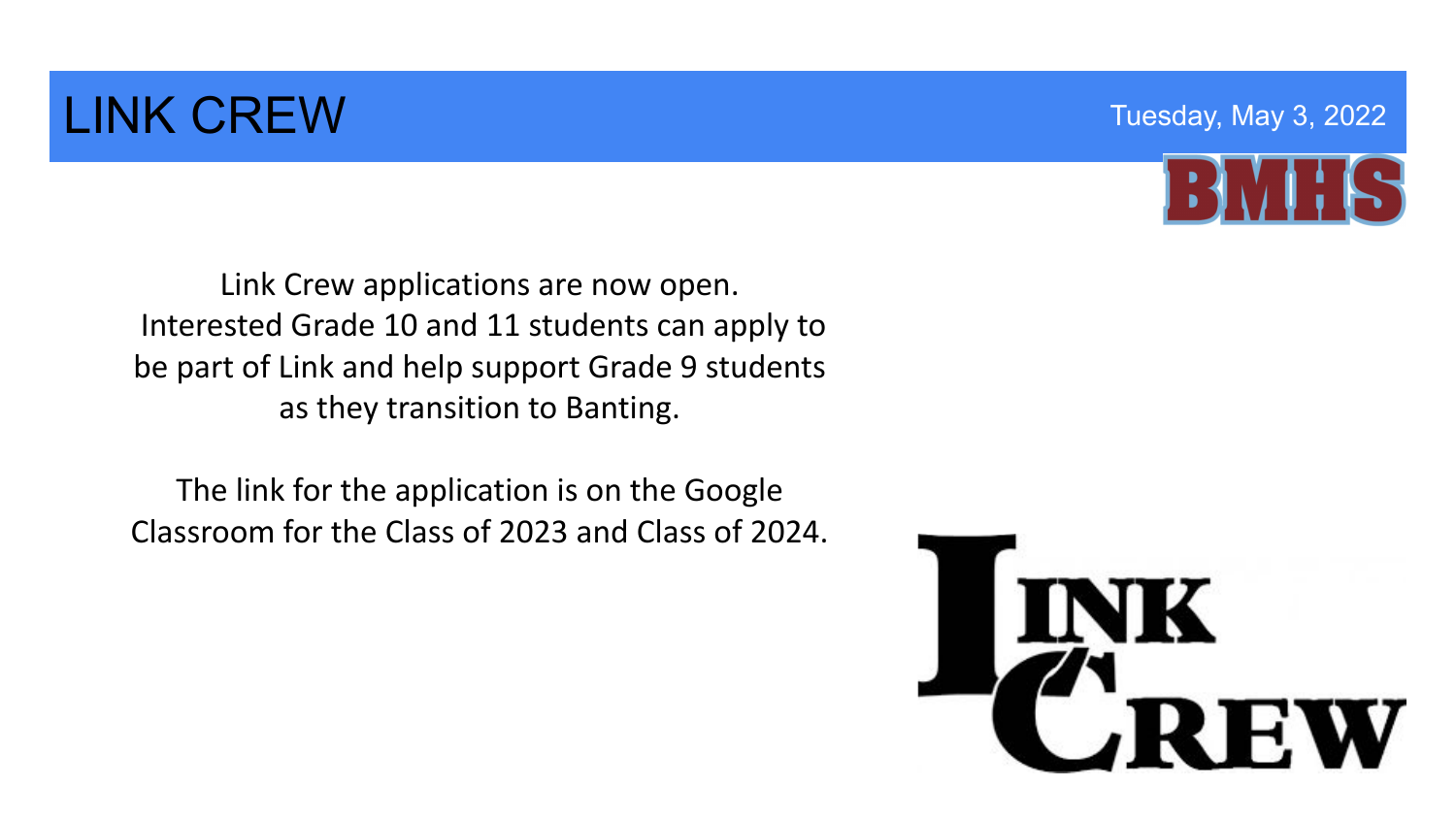#### **LINK CREW Tuesday, May 3, 2022**

Link Crew members please check the google classroom for important meeting dates for Tuesday and Thursday this week.

Looking forward to seeing all of you and working on the planning for Ultimate Frisbee.

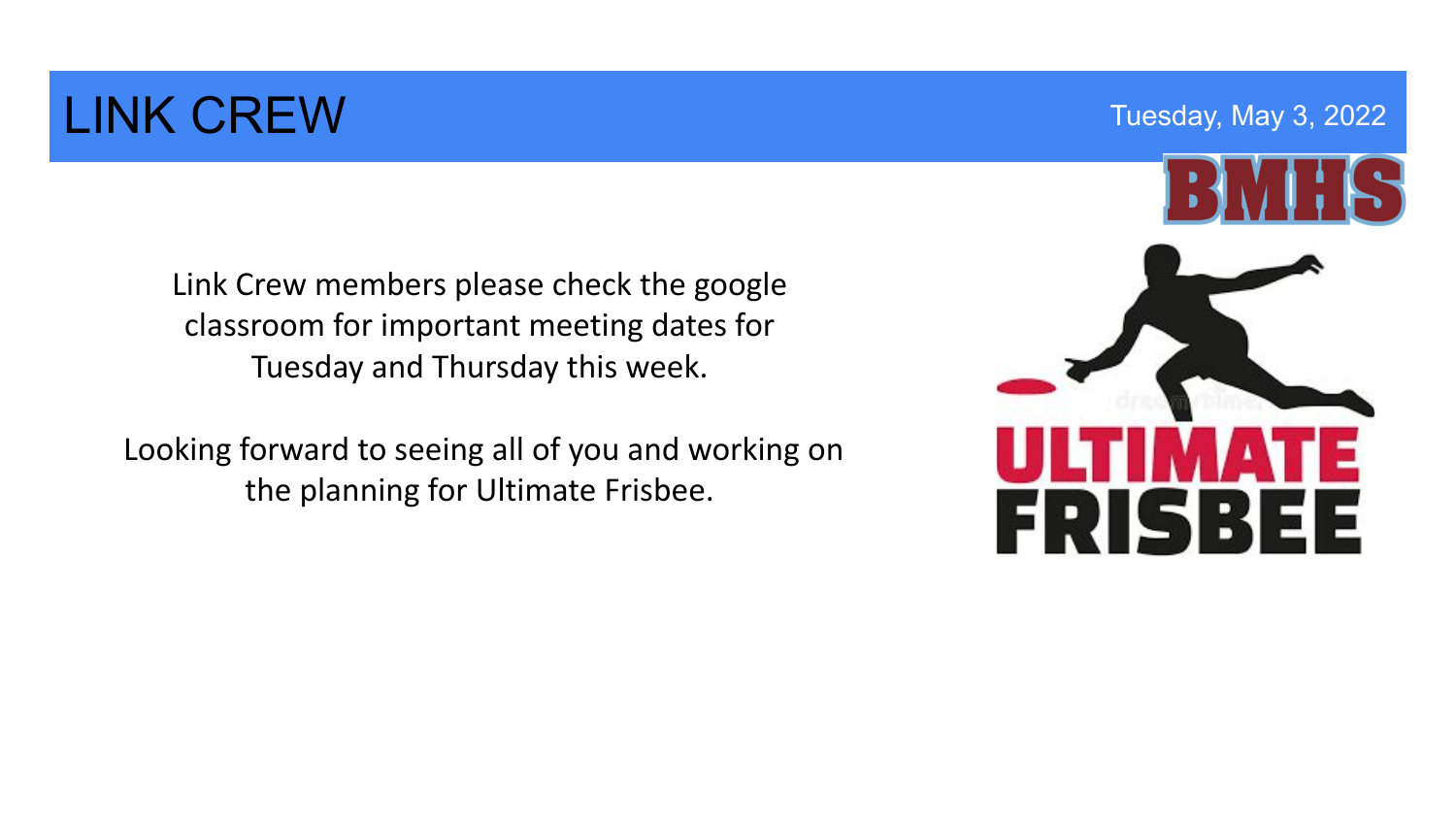## **OPEN MIC Signal Contract Contract Contract Contract Contract Contract Contract Contract Contract Contract Contract Contract Contract Contract Contract Contract Contract Contract Contract Contract Contract Contract Contr**



Hey Banting!

#### Do you have a talent that you would like to showcase? We are now accepting students for our next Open Mic on May 5. Please sign up in room 206 any day at lunch. Look forward to seeing you there!

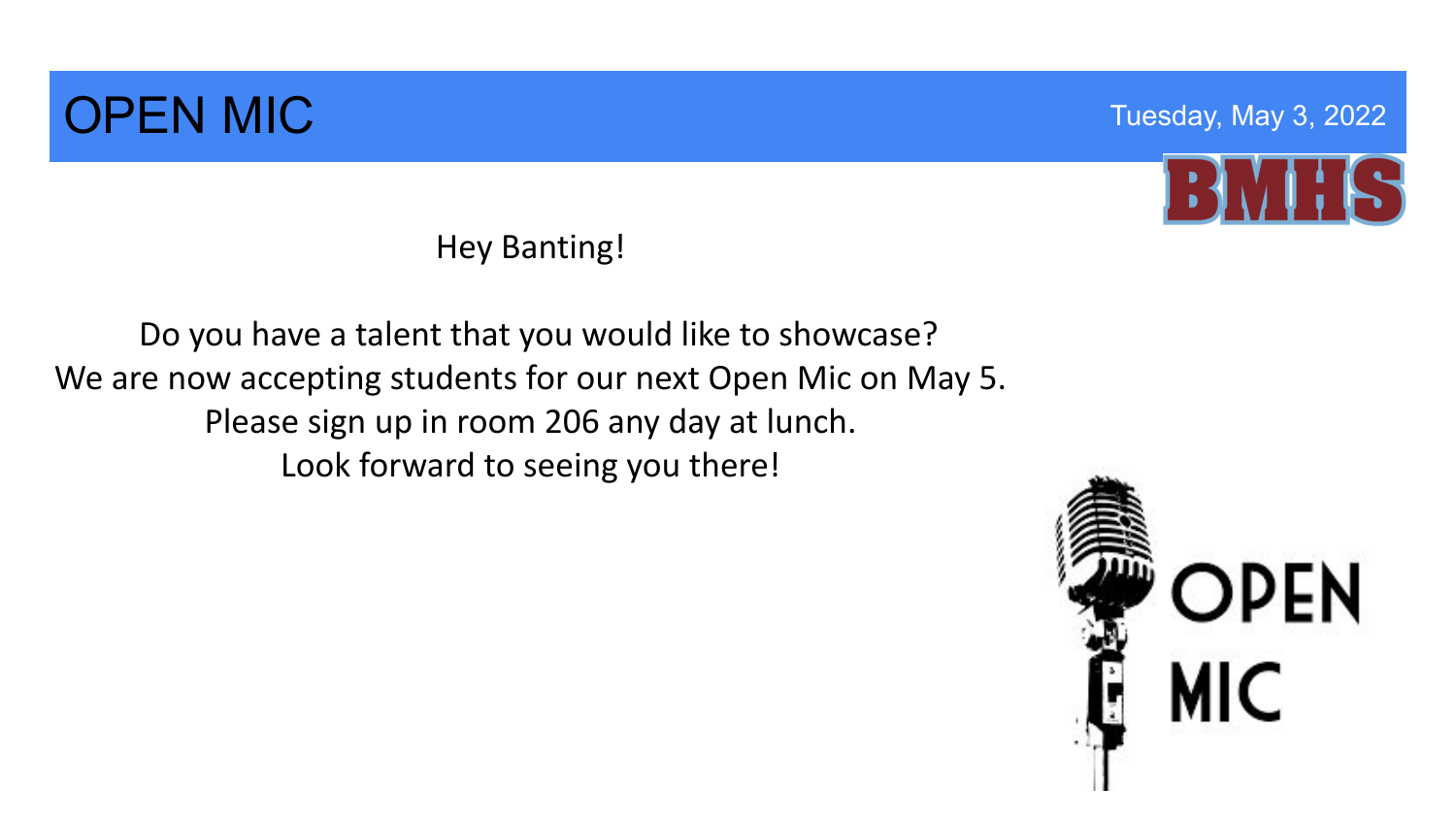#### SPIKE BALL **SPIKE BALL**





Congrats to Mr. Geier and Ms. Mitchell for being the returning Intramural Spikeball Champions!

> Next up outdoor soccer. More information coming soon.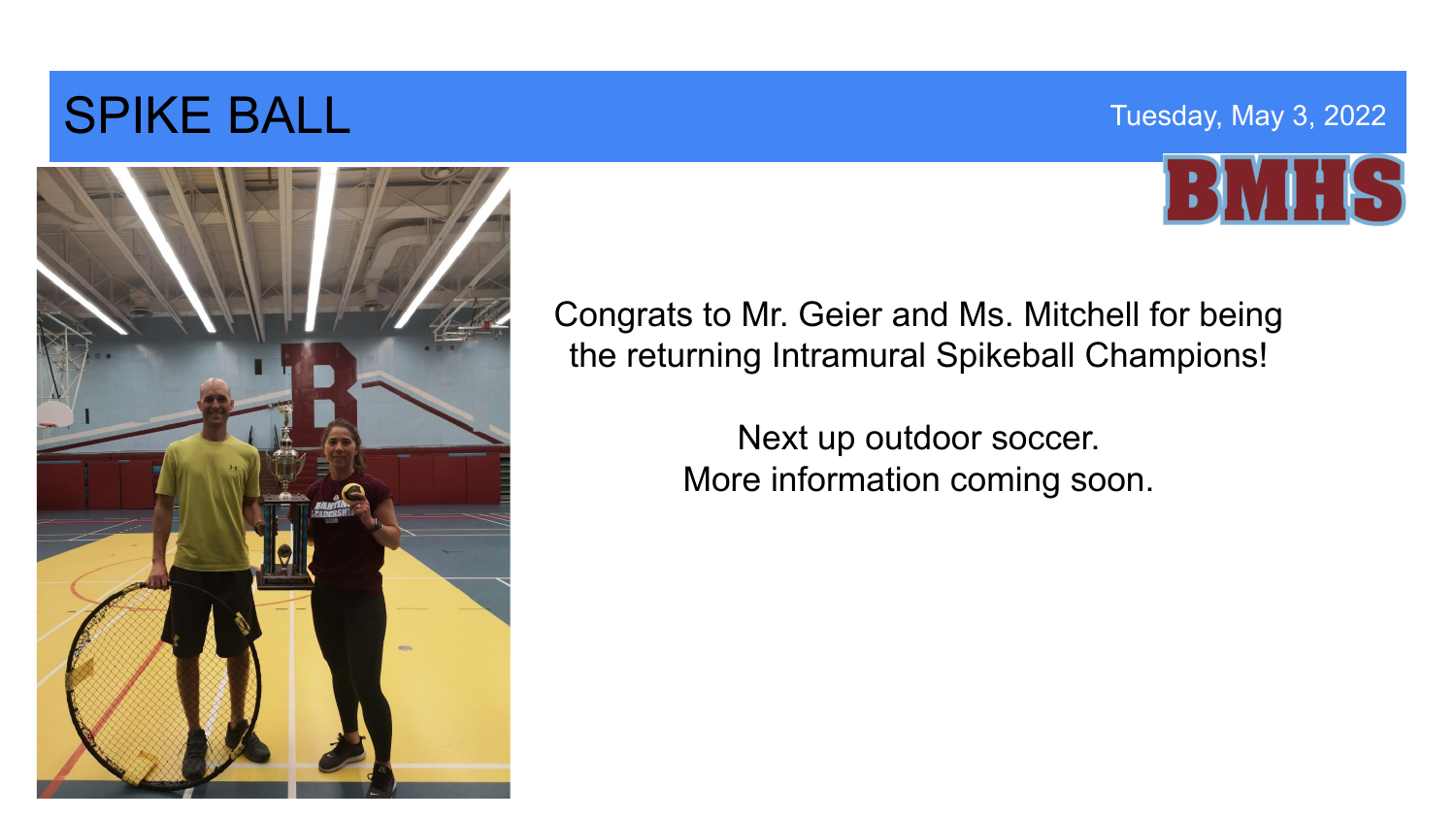#### **BANTING GAMES** Tuesday, May 3, 2022



Hey Banting!

Come down to the big gym today at lunch to sign up for Banting Games, you need 8-10 players per team. You can combine grades, make a student teacher team, it's completely up to you!!!

We hope to see you there.

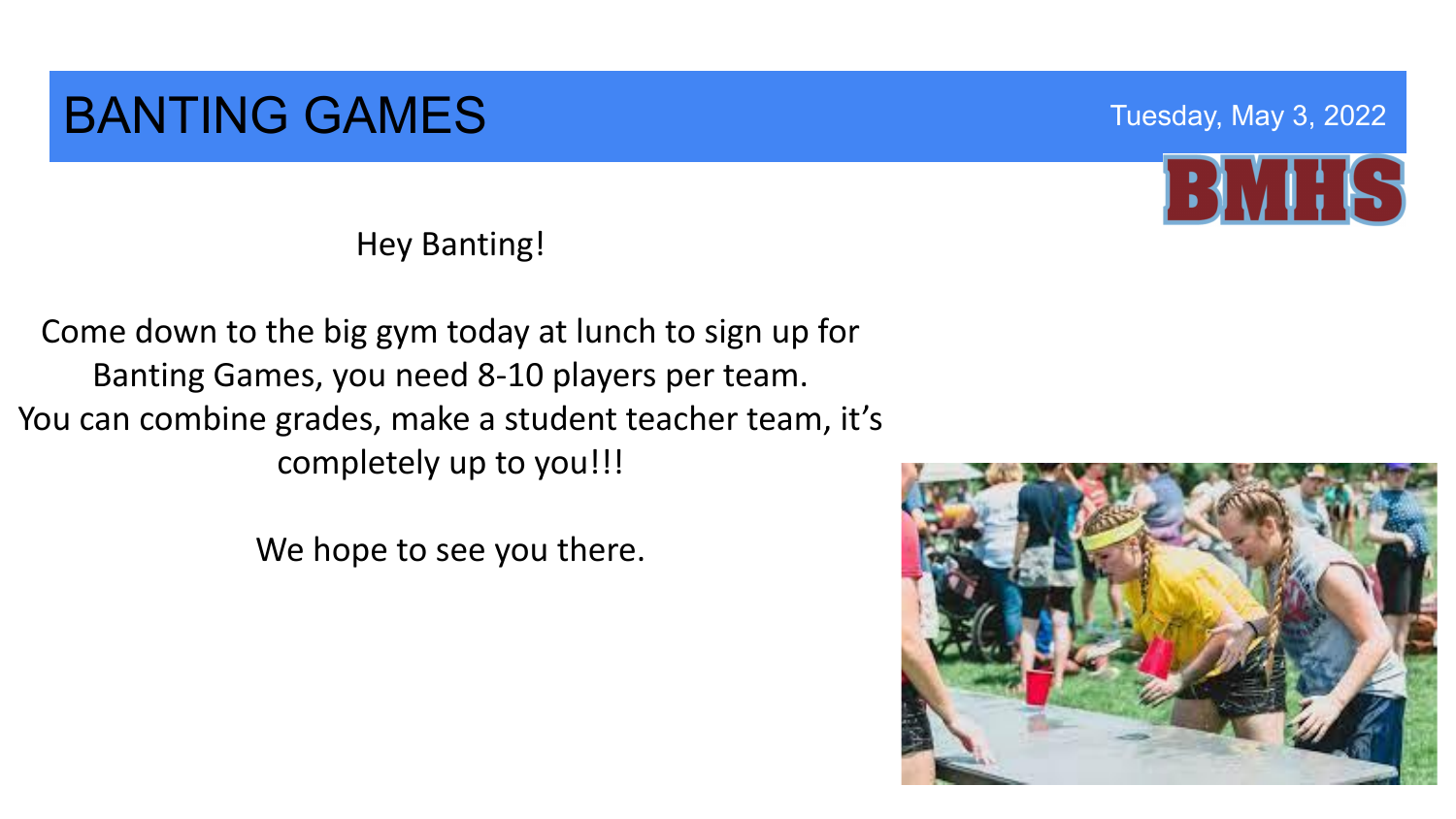#### **GIRLS SOCCER** Tuesday, May 3, 2022



The Senior Girls' Soccer team hosted Innisdale yesterday in their home opener. The Marauders dominated their opponents earning a 6-0 shutout victory.

Great Job Marauders, good luck tomorrow!

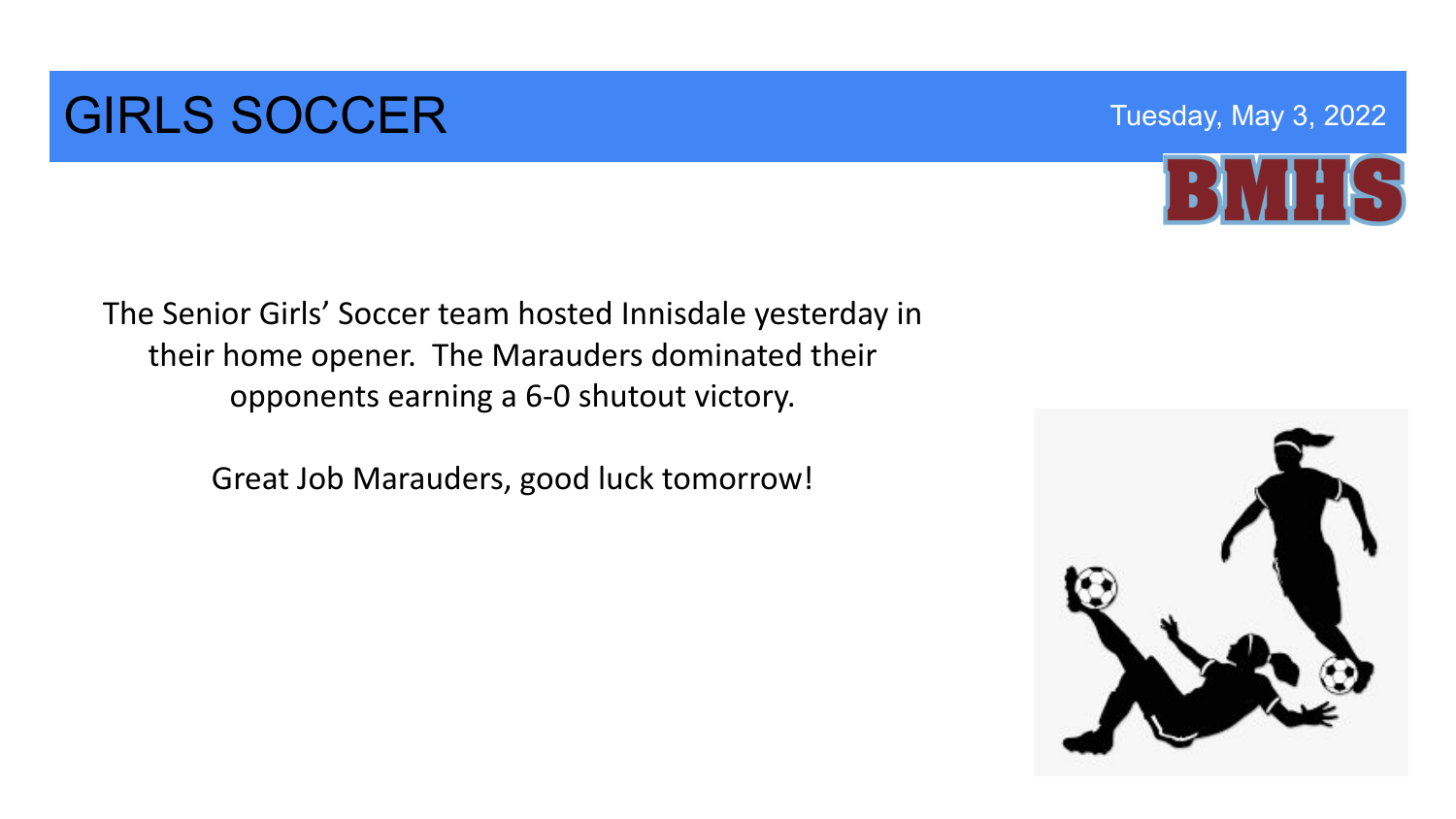### RELAY FOR LIFE Tuesday, May 3, 2022



#### **DUICK REMINDER RANTING TO SIGN** UP FOR RELAY FOR LIFE!



**FUNDRAISING!** 



**JUNE 9TH C** RAIN DATE JUNE 18TH

Hey Marauders, because of your support we reached \$1000 in donations for Relay for Life, which means the Leadership students got pied in the face.

Let's keep it up so you guys can see some more incentives!!

You can make a difference! Start here and start now: [www.relayforlife.ca/banting](http://www.relayforlife.ca/banting)